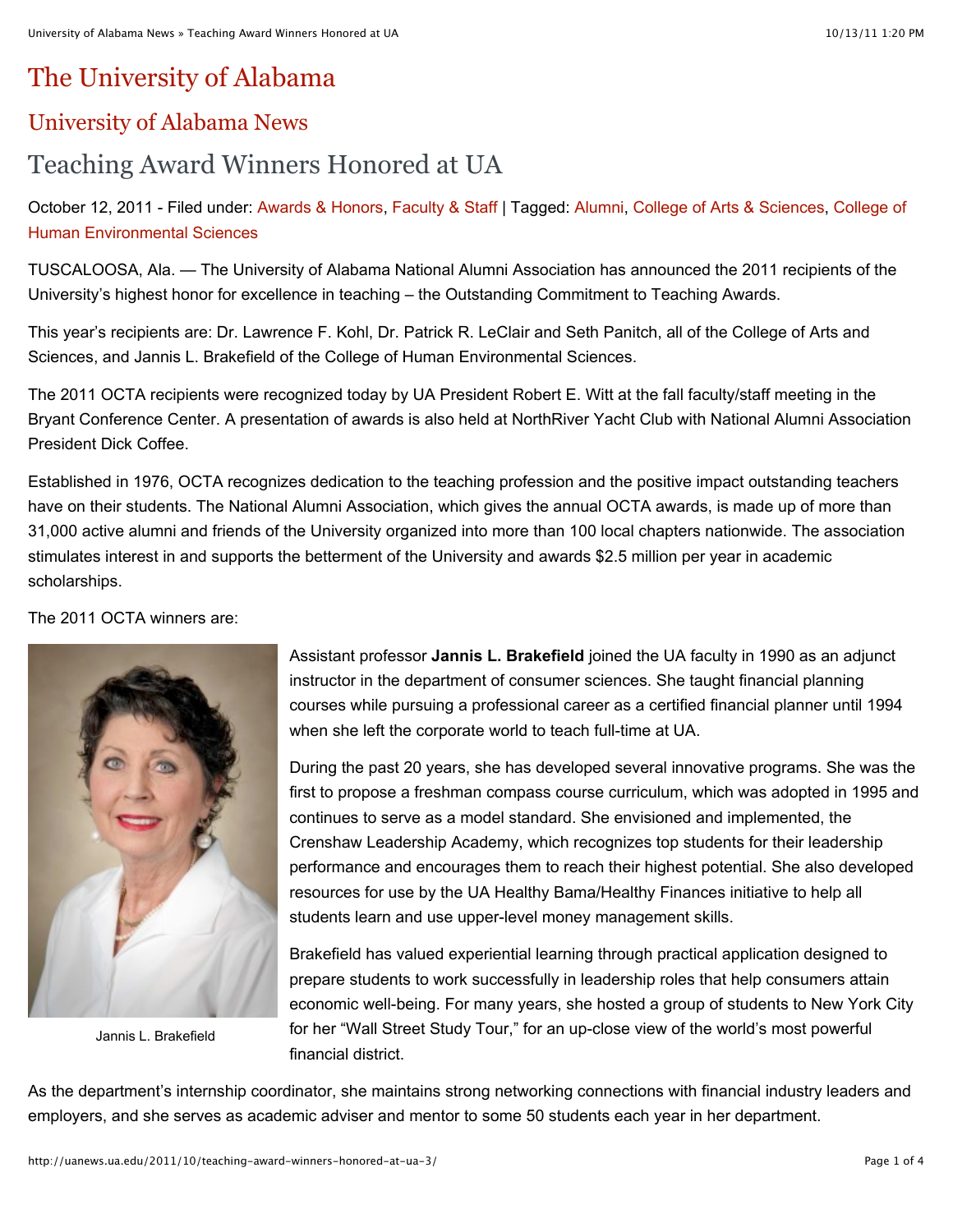Brakefield received her bachelor's and master's degrees in consumer economics from the University. She is the recipient of numerous awards for her work on campus, including the Joseph S. Rowland Teaching Excellence Award and the ODK Walter R. Guyton Student Service Award.



Dr. Lawrence F. Kohl

**Dr. Lawrence F. Kohl** joined UA's history department in 1987 after teaching at Fordham University in New York City. In his 25 years at UA, he has taught 30 different courses, including every level of history course from beginning surveys to directing doctoral dissertations.

In addition to teaching regularly in the Interim program and Summer Term, Kohl has taught in the Honors Program, the Blount Undergraduate Initiative and the Study Abroad Program. In the history department, he has served as both the director of undergraduate and of graduate studies and as interim department chair. While director of graduate studies, he created and taught the first course on "Teaching History" for graduate students in the department.

Kohl's first historical interest was the political history of the decades immediately preceding the American Civil War. His book on the Age of Jackson, "The Politics of Individualism; Parties and the American Chapter in the Jacksonian Era," (Oxford University Press) is now in its sixth paperback printing. He has served on the advisory board for the Papers of Andrew Jackson, evaluated book manuscripts on the era for many publishers, and judged film projects for the National Endowment for the Humanities.

An interest in Irish participation in the American Civil War led Kohl to offer courses on both Irish and Irish-American history, as well as teach Irish history in UA's Study Abroad program in Ireland. He has published four edited books on the topic with Fordham University Press. Kohl has also been a historical adviser for novelists, painters and film makers working on the Civil War, and he has appeared in television documentaries on the Irish in the Civil War on the History Channel and the Smithsonian Channel.

He received his bachelor's degree magna cum laude in history from Harvard University and his master's and doctorate degrees in history from the University of Michigan. He is the recipient of the Last Lecture Award, the Lilly Teaching Scholar Award, and he is a Distinguished Teaching Fellow of the College of Arts and Sciences.

**Dr. Patrick R. LeClair** joined the UA department of physics and astronomy in 2005, following a three-year postdoctoral position at the Massachusetts Institute of Technology. At UA, he primarily teaches introductory and mid-level physics courses and maintains an active research group in magnetic and electronic materials.

Since 2008, LeClair has been the undergraduate director for physics and astronomy. His main achievements have been implementing personal, face-to-face advising for every major student every semester and championing the physics-electrical and computer engineering double major, which has been largely responsible for increasing majors nearly threefold in the last four years.

LeClair has been actively committed to revising the undergraduate physics curriculum. With the help of a teaching grant from the College of Arts and Sciences in 2006-2007, he developed and implemented a computerized laboratory system for introductory electricity and magnetism labs which has been in use ever since. In 2009-2010, he redesigned the sophomore "Modern Physics" laboratory with entirely new equipment and a custom laboratory manual. In fall 2009, he and Dr. Ray White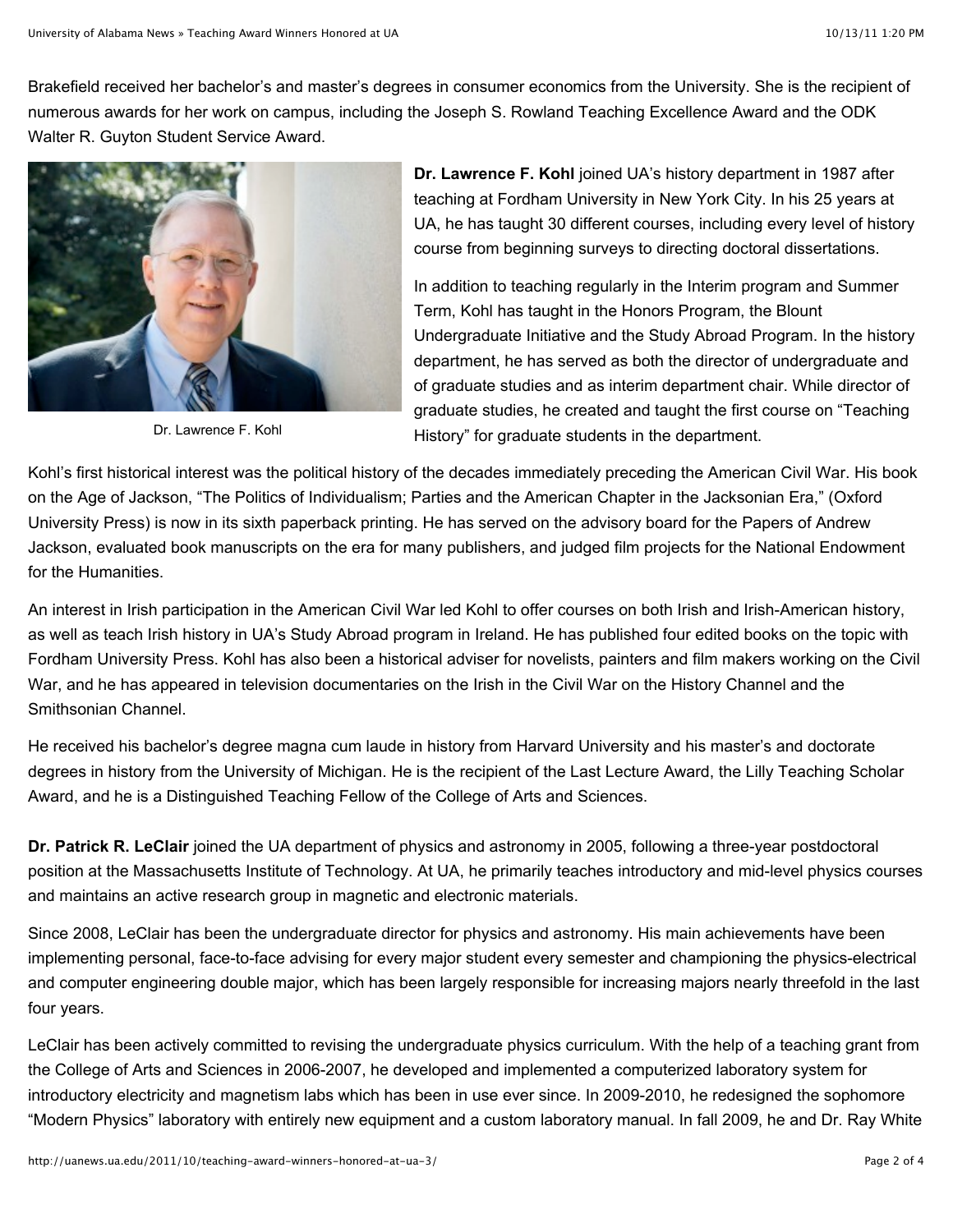

Dr. Patrick R. LeClair

developed a freshman seminar course to introduce potential physics and astronomy majors to the latest developments in the field.

At UA, LeClair has also been a pioneer in the use of social media, finding that students will be engaged by interacting with the tools they enjoy and feel comfortable with. Nearly every aspect of his courses can be monitored online with notes, tutorials and multiple venues for student interaction

LeClair's research primarily focuses on electrical and magnetic properties of novel materials and devices, and he maintains an active research laboratory in UA's MINT Center. He is the principal investigator on three National Science Foundation grants and one Department of Energy grant. He received his bachelor's degree in materials science from MIT and his doctorate cum laude in physics from Eindhoven University of Technology in the Netherlands.



Seth Panitch

**Seth Panitch** is associate professor of acting and directs the MFA and BA acting programs for the department of theatre and dance at UA. Although his particular area of expertise is the study of classical theatre in performance, he has also developed on-camera acting courses in conjunction with the department of telecommunication and film to prepare graduates for the multi-medium reality of professional acting.

His retooling of the undergraduate and graduate acting curriculum includes technique coursework in musical improvisation, Suzuki physical training, classical clowning, character mask, film and television performance, comedic styles (from Shakespeare to Seinfeld) and stage combat.

He has directed 10 productions for the department

of theatre and dance and performed onstage as a guest artist in "Moon Over Buffalo," "A Flea in Her Ear," and "Blithe Spirit." He directs the yearly MFA/Senior Actor NYC Showcase, which presents graduating actors the opportunity to audition before New York agents, producers and casting directors. He has also performed multiple times as President George Hutcheson Denny for various University functions.

In 2008, Panitch became the first American director in decades to helm a professional production for the Cuban Ministry of Culture when he directed a Spanish language production of Shakespeare's "The Merchant of Venice" at the Teatro Adolfo Llaurado in Havana. The following year, he brought up a company of professional Cuban actors to work with UA students on a production of "A Midsummer Night's Dream."

Nationally, Panitch has performed leading roles in multiple seasons at the Colorado Shakespeare Festival. He developed an internship with the festival for his MFA acting program, which placed several UA graduate actors in the CSF company this summer.